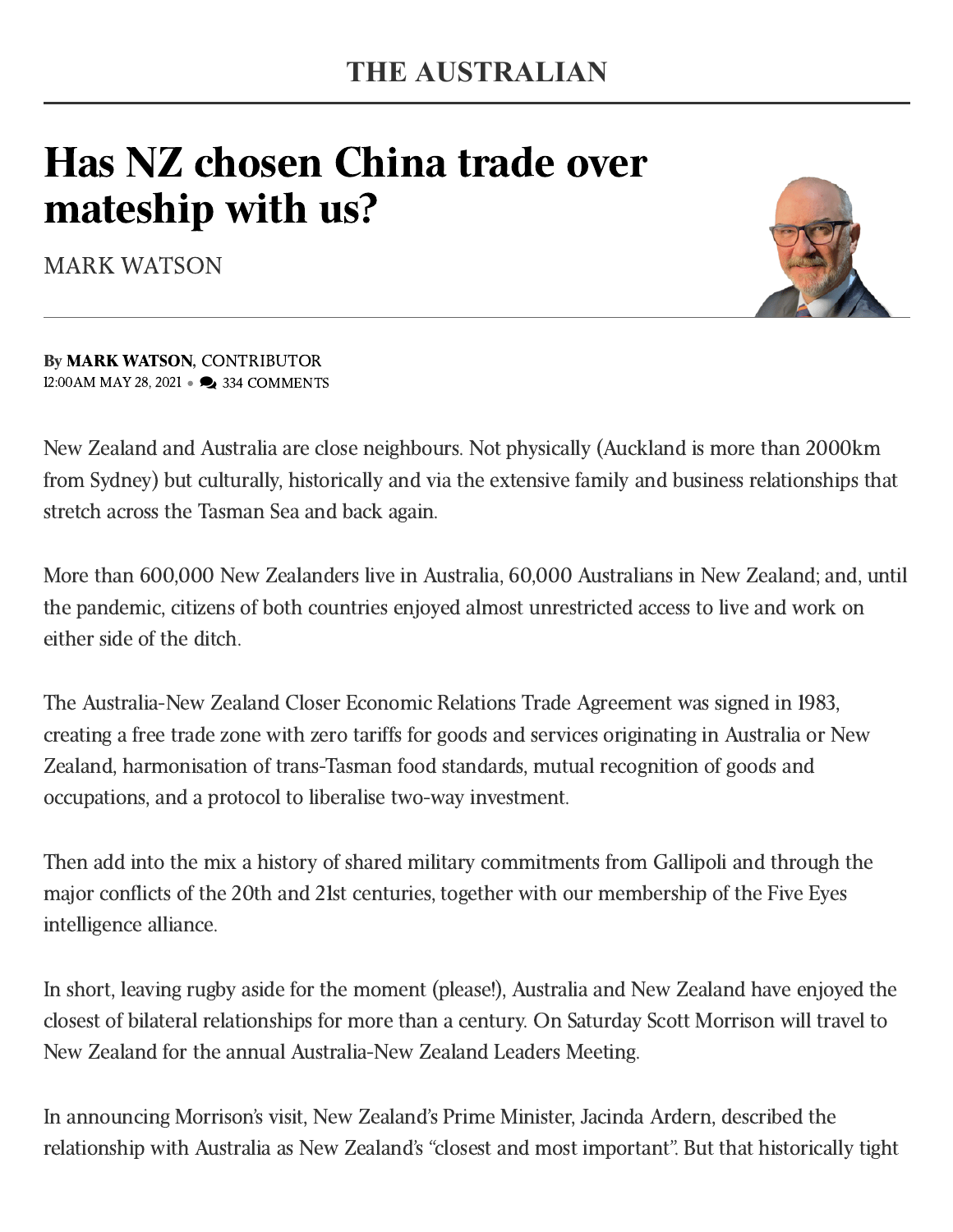relationship has been under serious strain lately and the reason can be summed up in one word: China.

While Australia remains in China's diplomatic doghouse, suffering through a deterioration in trade relations with its largest export market, New Zealand's trade relationship with China goes from strength to strength. China is New Zealand's largest goods market, largest source of international students, second largest source of tourists (behind Australia) and a significant foreign investor. And in January the two countries signed an upgraded free trade agreement. When tourism numbers have crashed because of pandemic restrictions, the \$10 billion of agricultural exports that New Zealand sends to China annually takes on even greater significance.

But the buoyancy in the NZ-China relationship has coincided with a dip in the trans-Tasman partnership. New Zealand's current issues with Australia (and its other Five Eyes partners) rests not with New Zealand's trade success but with a growing perception that New Zealand has gained China's approbation at the expense of its commitment to the shared values of its Five Eyes alliance partners in Australia, the US, Britain and Canada.

New Zealand opted not to join its Five Eyes partners in openly criticising China's actions in Hong Kong and Xinjiang, and New Zealand Foreign Affairs Minister Nanaia Mahuta recently signalled that NZ considered such matters to be "out of the remit of the Five Eyes". Instead, New Zealand would respect China's "particular customs, traditions and values".

This statement came on top of an earlier suggestion from New Zealand Trade Minister Damien O'Connor that if only Australia would follow New Zealand's approach and show China's government "respect" and exercise "a little more diplomacy", Australia too would be rewarded by China as New Zealand had been. Although he quickly walked back those comments, they will not be forgotten soon in Canberra and, rightly or wrongly, the message received on this side of the Tasman was that our Anzac partner had chosen profit over partnership and commercial convenience with China over diplomatic support for Australia in its hour of need.

Not surprisingly, New Zealand's public instruction of Australia in how to "get along" with China was greeted with scarcely concealed joy in Beijing. Chinese Foreign Ministry spokesman Wang Wenbin praised New Zealand's "positive attitude in attaching importance to and working to develop China-New Zealand ties". And when China's Global Times stepped up its attacks on the Five Eyes partnership as an "axis of white supremacy", suggesting racism, colonialism and anti-China sentiment lay at the heart of the alliance, it specifically exempted New Zealand from the criticism –